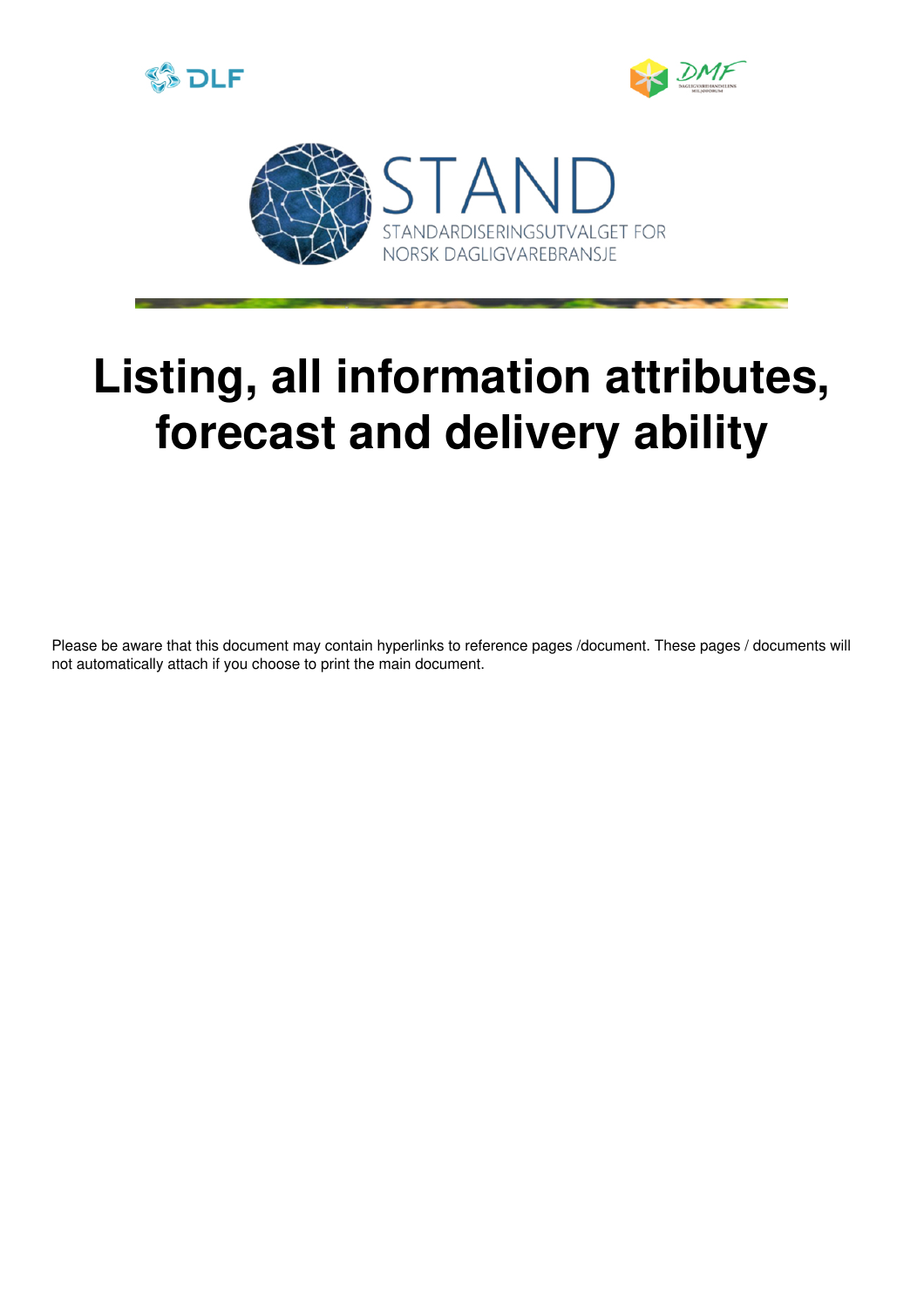## Innhold

| Listing, all information attributes, forecast and delivery ability                                                 | 3 |
|--------------------------------------------------------------------------------------------------------------------|---|
| Listing, all information attributes, forecast and delivery ability                                                 | з |
| Routine for delays from supplier / Private label                                                                   | З |
| Routine of notified delays (A7 in timeline)                                                                        | 4 |
| Routine of unannounced delays                                                                                      |   |
| Time-managed or inventory-managed assortment change                                                                | 5 |
| Master data registration in EPD (A1 and A3.1 in timeline) and control measuring at EPD Checkpoint (A8 in timeline) | 6 |
| Forecast and delivery confirmation (A4 in timeline)                                                                | 6 |
| Routine for delays from supplier / Private label                                                                   | 7 |
| Routine of notified delays (A7 in timeline)                                                                        |   |
| Routine of unannounced delays                                                                                      | 8 |
| Assortment changes outside agreed change time frame                                                                | 8 |
| Launch shall not be postponed                                                                                      | 8 |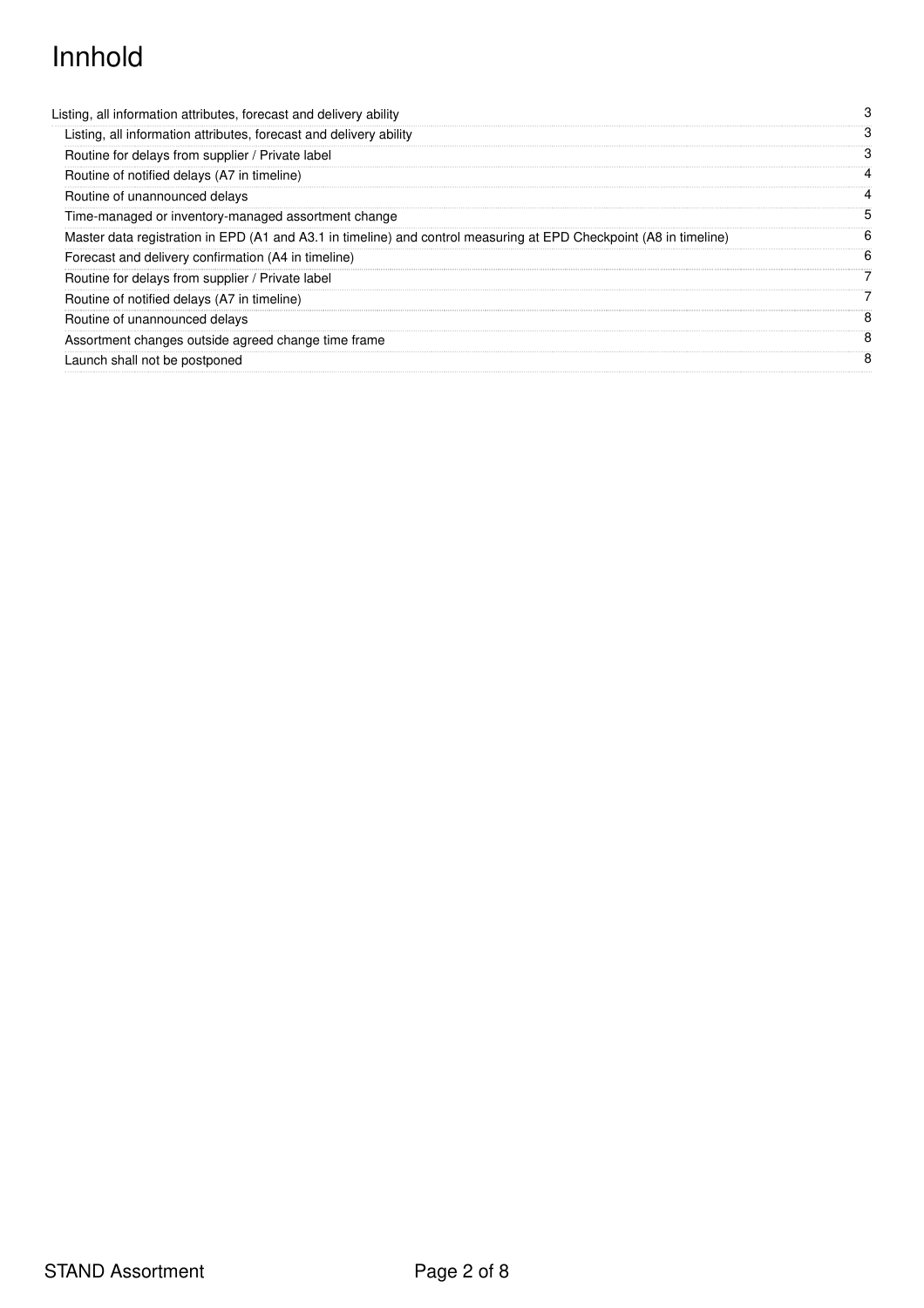### <span id="page-2-1"></span><span id="page-2-0"></span>**Listing, all information attributes, forecast and delivery ability**

#### **Listing, all information attributes, forecast and delivery ability**

This sub process consists of points (A3-A5 in timeline):

- Feedback on listing / main assortment and confirmation of delivery ability
- Time-managed or inventory-managed assortment change
- Master data registration completion of complete information attributes
- Forecast and delivery confirmation (A4 in timeline)
- Routine for delay from supplier / private label
- Assortment changes outside agreed time frame



#### **Feedback on listing / main assortment and confirmed ability of delivery (A3-A6 in timeline)**

The feedback from the retail chain should include:

- Assortment classification per profile chain (new and old classification)
- Selected input and phase method (time-managed or inventory-managed)
	- Included the list of products that are linked
- Products that are delisted
- The time of feedback about assortment is no later than U-8.

If the retail chain's assortment selection of products leads to a supplier deciding to cancel or postpone launch, this should be reported to the relevant retail chain's category manager by latest Friday at U-6.

In case of product shortages at the supplier, the volume as confirmed in U-6 (A4 in timeline) is used as the basis of deviation handling ref.

<span id="page-2-2"></span>Routine for delay from supplier / Private labele

#### **Routine for delays from supplier / Private label**

Any delay must be notified immediately with the information available at the time of notification. Message must be sent to the department of category /purchase and the department of logistics.

In case of delay, a distinction is made between notified and unannounced.

#### **Read more about:**

Routine of notified delays (A7 in timeline)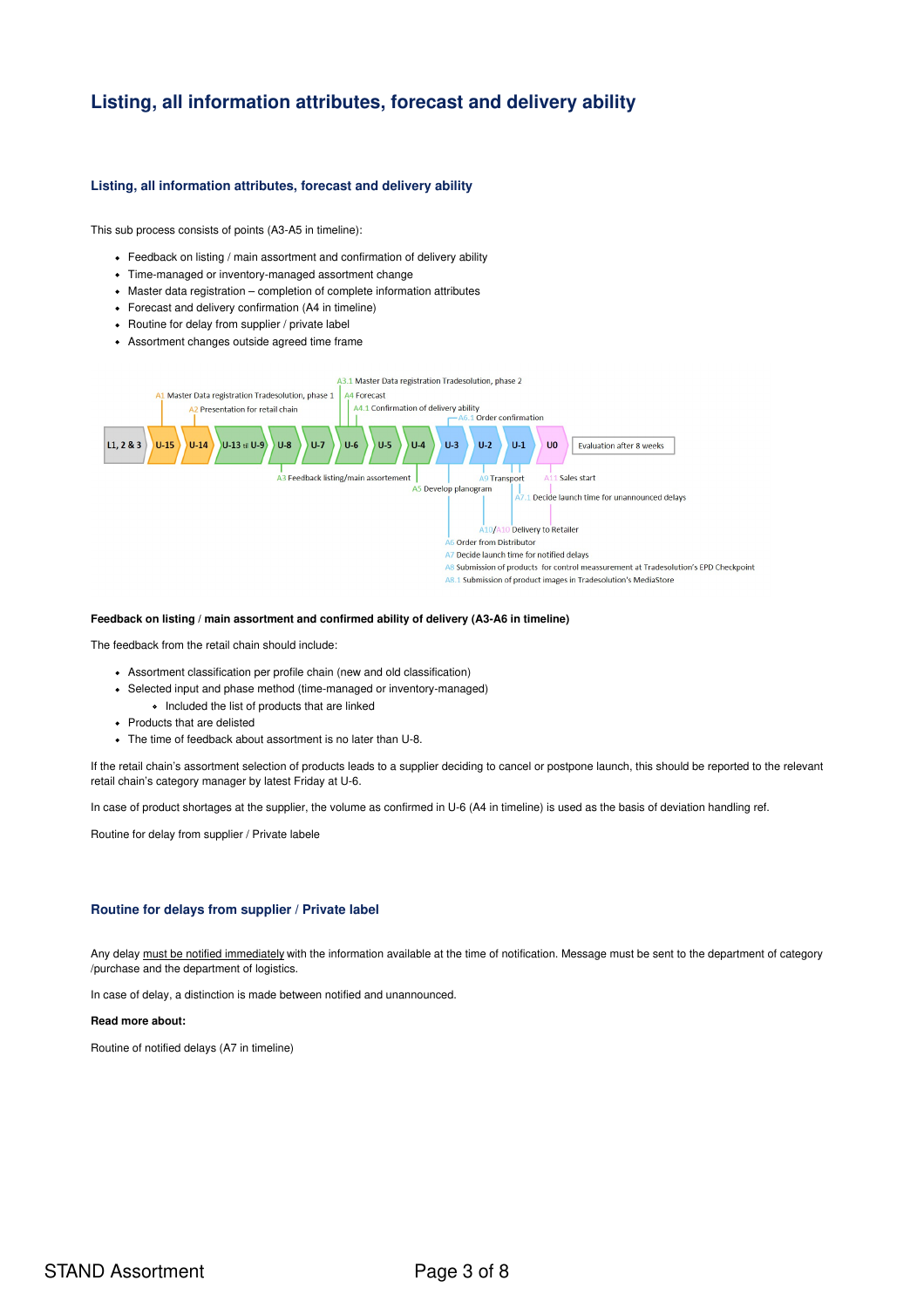#### <span id="page-3-0"></span>**Routine of notified delays (A7 in timeline)**

Any delay must be notified immediately with the information available at the time of notification. Message must be sent to the department of category / purchase and the department of logistics.

- 1. Supplier confirms delivery capacity of complete delivery in U-6. If the supplier is not able to deliver, is currently notified new delivery date, (same to all customers, given compliance with other deadlines)
- 2. The supplier confirms the final delivery date in U-3. Actual postponement / postponed launch time should be equal to all customers, given compliance with routines / deadlines in this standard. Volume is distributed based on supplier's forecast to chain timeline A4. Time deviations that do not affect product at retailer Monday week 0, must be resolved. If the delay exceeds three weeks, ie longer than Monday week 1, the routine applies to unannounced delays, see below.
- 3. Deferred delivery date is considered in order sent in U-3 (A6).
- 4. The deferral is dealt with in the evaluation of launch, bilaterally between supplier and customer.



<span id="page-3-1"></span>Routine of unannounced delays

#### **Routine of unannounced delays**

Any delay must be notified immediately with the information available at the time of notification. Message must be sent to the department of category / purchase and department of logistics.

- 1. Notification of postponement after U-6, or at delays longer than Monday U1, is handled by routine for unannounced delays.
- 2. The products can be ordered according to plan.
- 3. The supplier confirms reduced delivery capacity for regular order confirmation in U-3, (A6.1 in timeline)
- 4. Customer may determine any delayed delivery date at the latest in U-1. Customer can be released from assortment obligation (A3 in timeline)
- 5. Assessment and decision on response if deviations occur are handled by the individual retail chain.



Current deadlines are available in section for downloads.

However, order confirmation of orders (A6) delivered no later than Tuesday in U-3 is to be considered as a binding agreement. Order confirmations will be given Wednesday U-3 (A6.1). Current deadlines are available in section for downloads.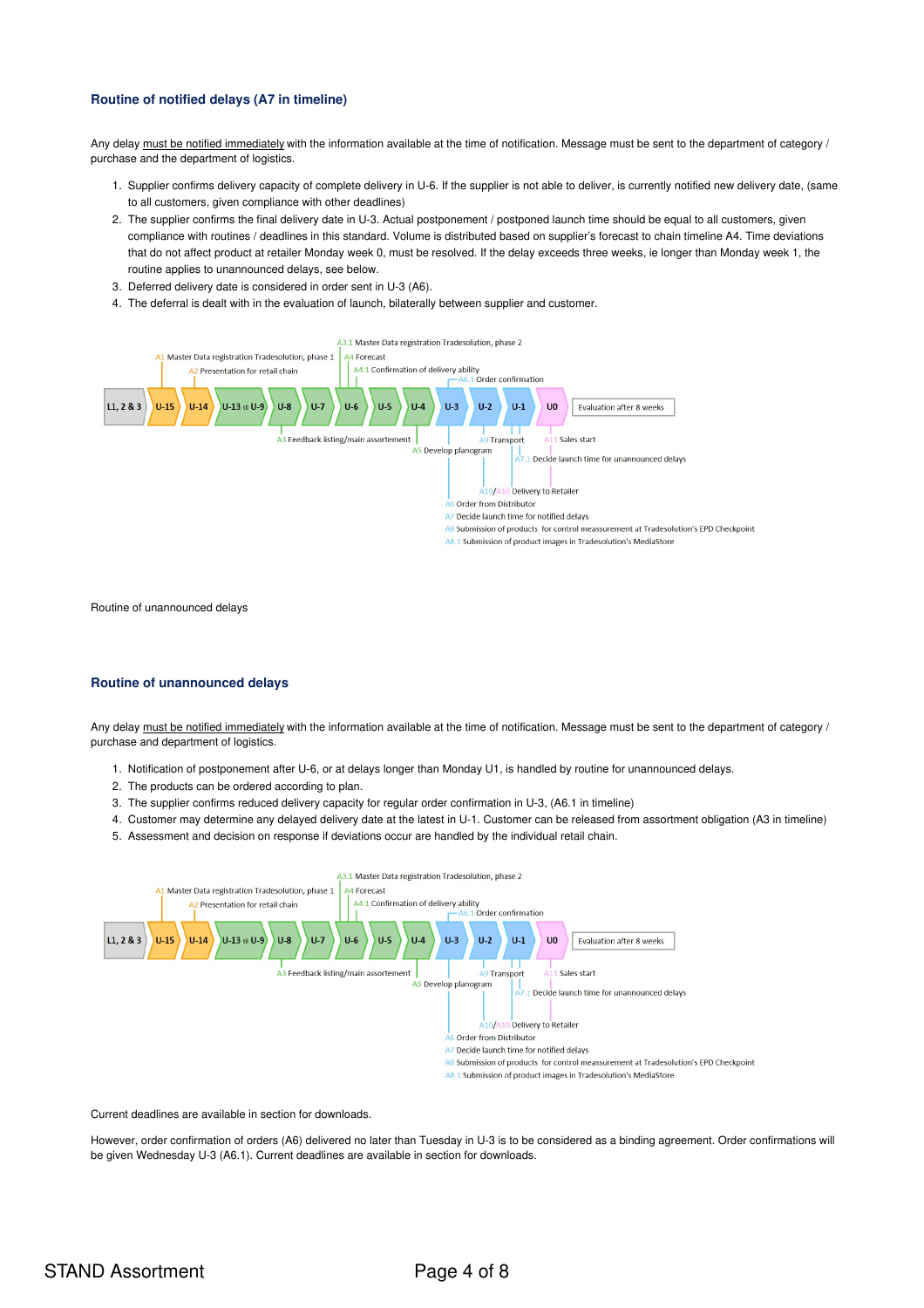

#### <span id="page-4-0"></span>**Time-managed or inventory-managed assortment change**

Assortment change can be done inventory-managed or time-managed.

**Inventory-managed assortment change** means that outgoing products are sold until inventory is at a low level or sold out and then sales of the new product starts.

In the case of inventory-managed assortment change, new products will replace an outgoing item and / or take over its place in the shelf - link / product connection is used. Sales start will depend on inventory and sales on outgoing item. The supplier and the retail chain must agree which stocks are included and calculate the date of the transition. Campaigns or other steps to make the change can be agreed. It is normal to set a final deadline for the delivery of the outgoing item.

Inventory-managed assortment change significantly reduces the risk of empty shelves and losses throughout the value chain and should be chosen if possible.

Optimal inventory-managed assortment change requires close collaboration between supplier and individual wholesaler, including dialogue on inventories and sales development. It will not be pre-orders from wholesaler in U-3 if inventory-managed in-phase is used. Order and startup are bilaterally agreed.



Time-managed assortment change implies that a date for the start of sale of products is set. Time-managed assortment change is selected when inventory-managed is not optimal, eg by phasing in products that receive heavy sales support or where the physical attributes of the product require rebuilding of shelves. With time-managed in-phase, relevant wholesale warehouses and stores must be filled up at the same time. The volume for this is significant and must be calculated separately – referred to as «pipeline fill»

News to be distributed in several trading chains is launched in one of the industry's joint launch time frames.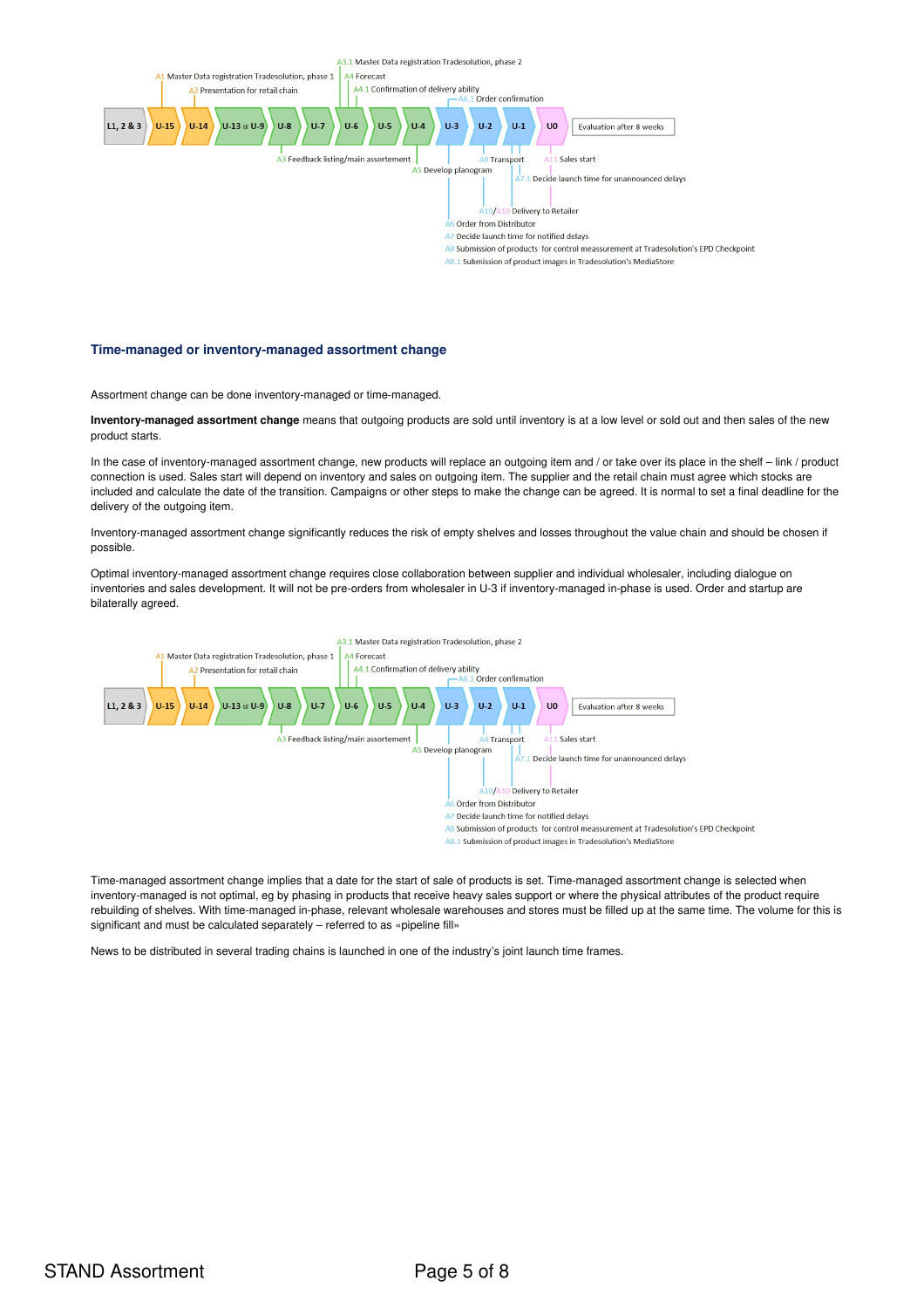#### <span id="page-5-0"></span>Master data registration in EPD (A1 and A3.1 in timeline) and control measuring at EPD Checkpoint (A8 in timeline)

The supplier must register sufficient master data in the EPD database for the product to be assigned an EPD number. This is phase 1 of master data registration, and must occur at the latest in U-15 (timeline A1).

Remaining relevant basic data information according to defined information width must be registered in the U-6 (timeline A3.1) after assortment verification). This is phase 2 of master data registration.

Deadline for submission of a control measurement product at EPD Checkpoint / Tradesolution is Friday in U-3 (Timeline A8).

Reference is also made to the process description o[nwww.tradesolution.no](http://www.tradesolution.no/).



#### <span id="page-5-1"></span>**Forecast and delivery confirmation (A4 in timeline)**

In the case of inventory-managed in-phasing, the replacement product will most often have the same sales volume and profile as the outgoing product. There will normally be no need for own forecasts but close dialogue about in-phasing time.

With time-managed in-phasing, the forecast is divided into three and determined by the supplier:

1. Pipeline fill

Calculation based on customer information about listing / number of locations (warehouse and shelves) and amount per location cf. timeline A3. 2.

2. Consumer purchases

Expressed as the number of Stock Keeping Units (SKU) per week given listing.

3. Campaigns

Retail chains wishing to carry out campaigns on new products follow the retail chain's regular deadlines regarding. script, forecast / pre-order.

Supplier must confirm delivery capacity in U-6.



Tradesolution has developed a portal for the exchange of sales forecasts between supplier and distributor, initially for new launches and assortment changes.

REMA and COOP use this solution, while Norgesgruppen / ASKO uses its own supplier portal.

Example of screenshot from the forecast portal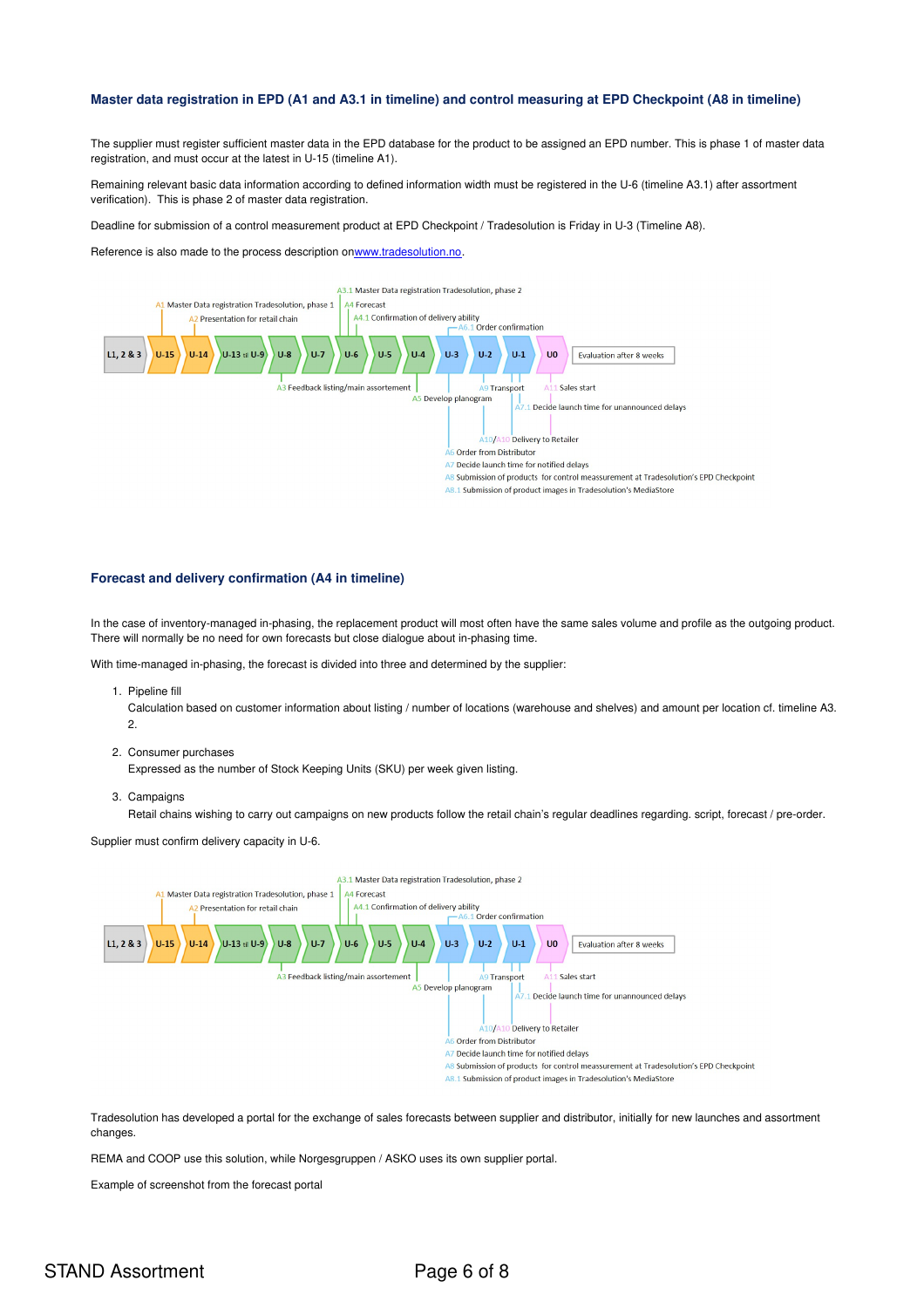| <b>TRADESOLUTION LANSERINGER</b>                             | <b>M</b> Programer                               |                                                       |                                         |              |                   |          |                  |                         |                                         |                                                              |              |                   |      |                                              |                      |                                           |                           |              |  |  |
|--------------------------------------------------------------|--------------------------------------------------|-------------------------------------------------------|-----------------------------------------|--------------|-------------------|----------|------------------|-------------------------|-----------------------------------------|--------------------------------------------------------------|--------------|-------------------|------|----------------------------------------------|----------------------|-------------------------------------------|---------------------------|--------------|--|--|
| 13-2016                                                      | 11-2017 12-2017 13-2017 11-2018 012-2018 13-2018 |                                                       |                                         |              |                   |          |                  |                         |                                         |                                                              |              |                   |      |                                              |                      |                                           |                           |              |  |  |
| Lanseringsvindu 2 - 2018 Prognosefrist, fredag 23. mars 2018 |                                                  |                                                       |                                         |              |                   |          |                  |                         |                                         |                                                              |              |                   |      |                                              |                      |                                           | LEGG TIL/FIERN PRODUKTS   |              |  |  |
| <b>YVELG PRODUCT</b>                                         |                                                  |                                                       |                                         |              |                   |          |                  |                         |                                         |                                                              |              |                   | coor |                                              |                      | SUM DIRK REMA                             | SUM D-PAK<br>TOTAL        |              |  |  |
| 5020870 GROT EPLE BLÅBÆR SMOOTHIE ØKO 110G                   |                                                  |                                                       |                                         |              |                   |          |                  |                         |                                         |                                                              |              |                   | r    |                                              |                      | $11022$ $\neq$                            | 15 08<br>4 066            |              |  |  |
| Sum for 4 production                                         |                                                  |                                                       |                                         |              |                   |          |                  |                         |                                         |                                                              |              |                   |      |                                              | 1145                 |                                           | 3.06                      | $\mathbf{u}$ |  |  |
|                                                              |                                                  |                                                       | OPPFYLLING AV BUTICK                    |              |                   |          |                  |                         | SALG UT AV BUTIKK                       |                                                              |              |                   |      |                                              |                      |                                           | SUM                       |              |  |  |
| coop                                                         | SORTIMENT                                        |                                                       | ANTALL BUTIOUSR                         |              | ANTO-PAKI HYLLE   |          | <b>SUM D-PAK</b> | PR UKE PR BUTICK F-PAK  |                                         | <b>ANTUKER</b>                                               |              | ANTALL BUTIKKER   |      | <b>ANTED</b>                                 |                      | <b>SUM D-PAK</b>                          | OPPFYLLING OG SALG (D-PAK |              |  |  |
| COOP EXTRA                                                   | EXTRA 1                                          | $\!\prime$                                            | 387                                     | ×            |                   | $12 - 6$ | 4 644            | 10                      |                                         |                                                              |              | 387/1             |      | $6 - 4$                                      |                      | 1935                                      |                           | 657          |  |  |
| COOP MARKED                                                  | MARKED 1                                         | $\lambda$                                             | 342                                     | $\mathbf{x}$ |                   | $1 - n$  | 342              | 10 <sup>1</sup>         |                                         | ٠                                                            | $\mathbf{x}$ | $342 - 1$         |      | $6 - 4$                                      |                      | 1710                                      |                           | 2.05         |  |  |
| COOP MEGA                                                    | MEGA <sub>1</sub>                                | $\lambda$                                             | 77                                      | $\mathbf x$  |                   | $1 - 4$  |                  | 10                      |                                         |                                                              |              |                   | 77.1 | $6 - 1$                                      |                      | 385                                       |                           | 46           |  |  |
| COOP OBS!                                                    | OBS_1                                            | $\prime$                                              |                                         | $31 - x$     |                   | $2 - 4$  | 62               | 10 <sup>1</sup>         |                                         | 3                                                            |              | 31/1              |      | $6 +$                                        |                      | 155                                       |                           | 21           |  |  |
| COOP PRIX                                                    | PRIX.1                                           | $\lambda$                                             | $285 - x$                               |              |                   | $1 - x$  | 285              |                         | $10 - x$                                | $\overline{3}$                                               | $\mathbf{x}$ | $285 - l$         |      | $6 - 1$                                      |                      | 1425                                      |                           | 171          |  |  |
|                                                              |                                                  | 5411                                                  |                                         |              |                   |          |                  |                         |                                         |                                                              |              |                   |      |                                              |                      | 5610                                      |                           | 11 02        |  |  |
|                                                              | Meldinger og handelser                           | Status endret til Ferdig (Prognose: 2409)             |                                         |              |                   |          |                  |                         |                                         | ANSVARLIG PROGNOSE<br>Ola Nordmann                           |              |                   |      |                                              |                      | LAGERIUSTERING: Sentralt                  |                           |              |  |  |
|                                                              |                                                  | Status endret til Under arbeid                        | REFERANSEPRODUKT:                       |              |                   |          |                  |                         | SKOZRHETSUKE +1 uke salg                | $5610 / 3 = 187$                                             |              |                   |      |                                              |                      |                                           |                           |              |  |  |
| holer arbeid                                                 | $\vert \mathbf{v} \vert$                         | 4828687 MIN GRØT YOGH SVISKE BANAN EP                 |                                         |              |                   |          |                  |                         |                                         |                                                              |              |                   |      | <b>PROGNOSE</b><br>$11021 + 0 + 1570 - 1289$ |                      |                                           |                           |              |  |  |
|                                                              |                                                  |                                                       |                                         |              |                   |          |                  |                         |                                         |                                                              |              |                   |      |                                              |                      |                                           |                           |              |  |  |
| <b>REMA1000</b>                                              | SORTIMENT                                        |                                                       | OPPFYLLING AV BUTIOX<br>ANTALL BUTIODER |              |                   |          |                  |                         |                                         |                                                              |              | SALG UT AV BUTICK |      | ANTED                                        |                      |                                           | SUM                       |              |  |  |
|                                                              |                                                  |                                                       |                                         |              | ANT D-PAK I HYLLE |          | <b>SUM D-PAK</b> | PR LIKE PR BUTIOL F-PAK |                                         | ANT UKER                                                     |              | ANTALL BUTIKKER   |      |                                              |                      | <b>SUM D-PAK</b>                          | OPPFYLLING OG SALG (D-PAK |              |  |  |
| REMA 1000 LITEN                                              | A1                                               | $\prime$                                              | 163                                     | $\mathbf x$  | <b>TIP</b>        |          | 161              | 10                      |                                         |                                                              | $\mathbf{x}$ | $161$ /           |      | $5 -$                                        | $\ddot{\phantom{1}}$ | 805                                       |                           | 99           |  |  |
| REMA 1000 MICOELS                                            | A1                                               | $\lambda$                                             | 272                                     | $\mathbf x$  |                   | $2 - 1$  | 544              | $10 -$                  | $\mathbf{x}$                            |                                                              |              | $272 \t1$         |      | $6 - x$                                      |                      | 1360                                      |                           | 190          |  |  |
| REMA 1000 MINI                                               | A1                                               | $\lambda$                                             | 15                                      |              |                   | $1 - x$  | 15               | 10                      |                                         |                                                              |              | 15/1              |      | 6.                                           | $\epsilon$           | 75                                        |                           | ×            |  |  |
| REMA 1000 STOR                                               | A1                                               | $\prime$                                              | $158 - x$                               |              |                   | $2 - 4$  | 316              |                         | 10 x 101                                | $\frac{1}{2}$                                                | $\chi$       | 155.1             |      | 6.4                                          |                      | 790                                       |                           | 110          |  |  |
|                                                              |                                                  |                                                       |                                         |              |                   |          | 1036             |                         |                                         |                                                              |              |                   |      |                                              |                      | 3 0 3 0                                   |                           | 4 06         |  |  |
|                                                              | Mettripe's phototics                             | Status endret til Perdig (Parste: 764, Ukentlig: 202) |                                         |              |                   |          |                  |                         |                                         | ANSVARLIG PROGNOSE<br>Ola Nordmann<br>x<br>REFERANSEPRODUKT: |              |                   |      |                                              |                      | $1036 + 3030/3 + 204$<br>FØRSTE LEVERING: |                           |              |  |  |
| Service tool                                                 | $\vert \mathbf{v} \vert$                         | Status endret til Under arbeid                        |                                         |              |                   |          |                  |                         | 4528687 M/N GRØT YOGH SVISKE BANAN EP V |                                                              |              |                   |      | UKENTLIG PROGNOSE<br>3030/3 = 1010           |                      |                                           |                           |              |  |  |

#### <span id="page-6-0"></span>**Routine for delays from supplier / Private label**

Any delay must be notified immediately with the information available at the time of notification. Message must be sent to the department of category /purchase and the department of logistics.

In case of delay, a distinction is made between notified and unannounced.

#### **Read more about:**

<span id="page-6-1"></span>Routine of notified delays (A7 in timeline)

#### **Routine of notified delays (A7 in timeline)**

Any delay must be notified immediately with the information available at the time of notification. Message must be sent to the department of category / purchase and the department of logistics.

- 1. Supplier confirms delivery capacity of complete delivery in U-6. If the supplier is not able to deliver, is currently notified new delivery date, (same to all customers, given compliance with other deadlines)
- 2. The supplier confirms the final delivery date in U-3. Actual postponement / postponed launch time should be equal to all customers, given compliance with routines / deadlines in this standard. Volume is distributed based on supplier's forecast to chain timeline A4. Time deviations that do not affect product at retailer Monday week 0, must be resolved. If the delay exceeds three weeks, ie longer than Monday week 1, the routine applies to unannounced delays, see below.
- 3. Deferred delivery date is considered in order sent in U-3 (A6).
- 4. The deferral is dealt with in the evaluation of launch, bilaterally between supplier and customer.